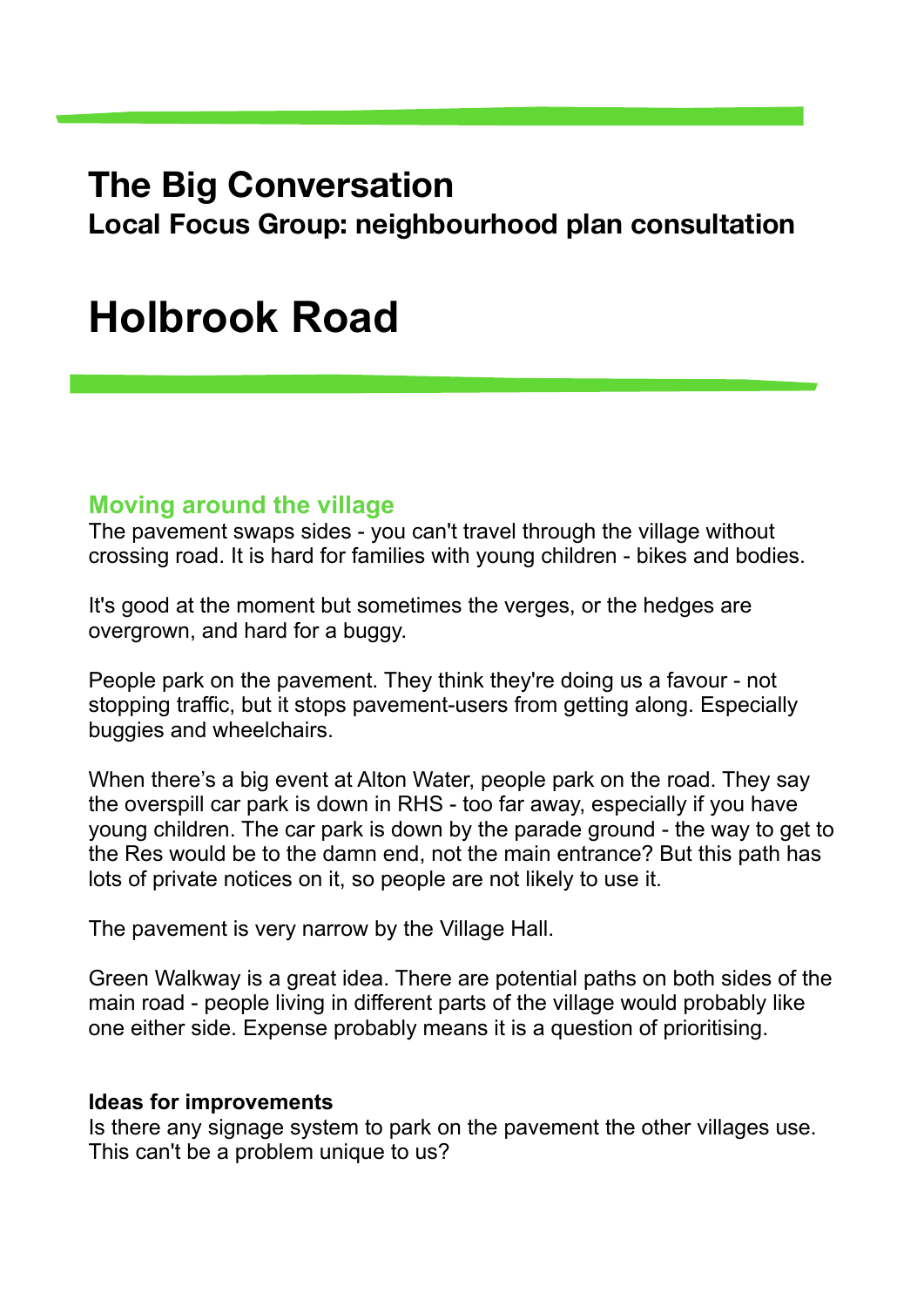Could there be more consultation with Alton Water - perhaps at the User's Group? Can we find out about this - what happens? Or some other means? It's a fabulous facility and lovely to see people enjoying it; it's great to have in the village - but more communication, especially as it grows, or around big events, could be really helpful.

### **Traffic**

There are lots of coaches going through the village.

Speed is of concern. The electronic speed signs seem to be helpful. And Community Speed Watch does a great job.

Of course traffic is going to grow. There is much more now than even a few years ago.

#### **IDEAS**

Not sure a 20 mile an hour limit would be useful as people ignore the 30 miles an hour signs.

Barriers, and bumps, and road interventions - like they had in Brantham don't seem to be very helpful.

Could we learn from other villages who have found creative ways of slowing people down - making them think. Or giving them a memory jogger to stay at 30 - like silhouettes of people or children beside the road through the village?

Picket fence idea seems to be a good one.

### **Public transport**

Some thought we have a pretty good bus service; but it's not useful for commuters and early trains at Manningtree. And there are gaps at the end of the day too. Buses are not the only solution here - perhaps car share?

There do seem to be a lot of double-decker buses with a handful of people on. It seems that a minibus would often be large enough.

The support network does a great job helping people to get about, to places that would need several bus changes otherwise, like the hospital.

Community transport is not working so well at the moment.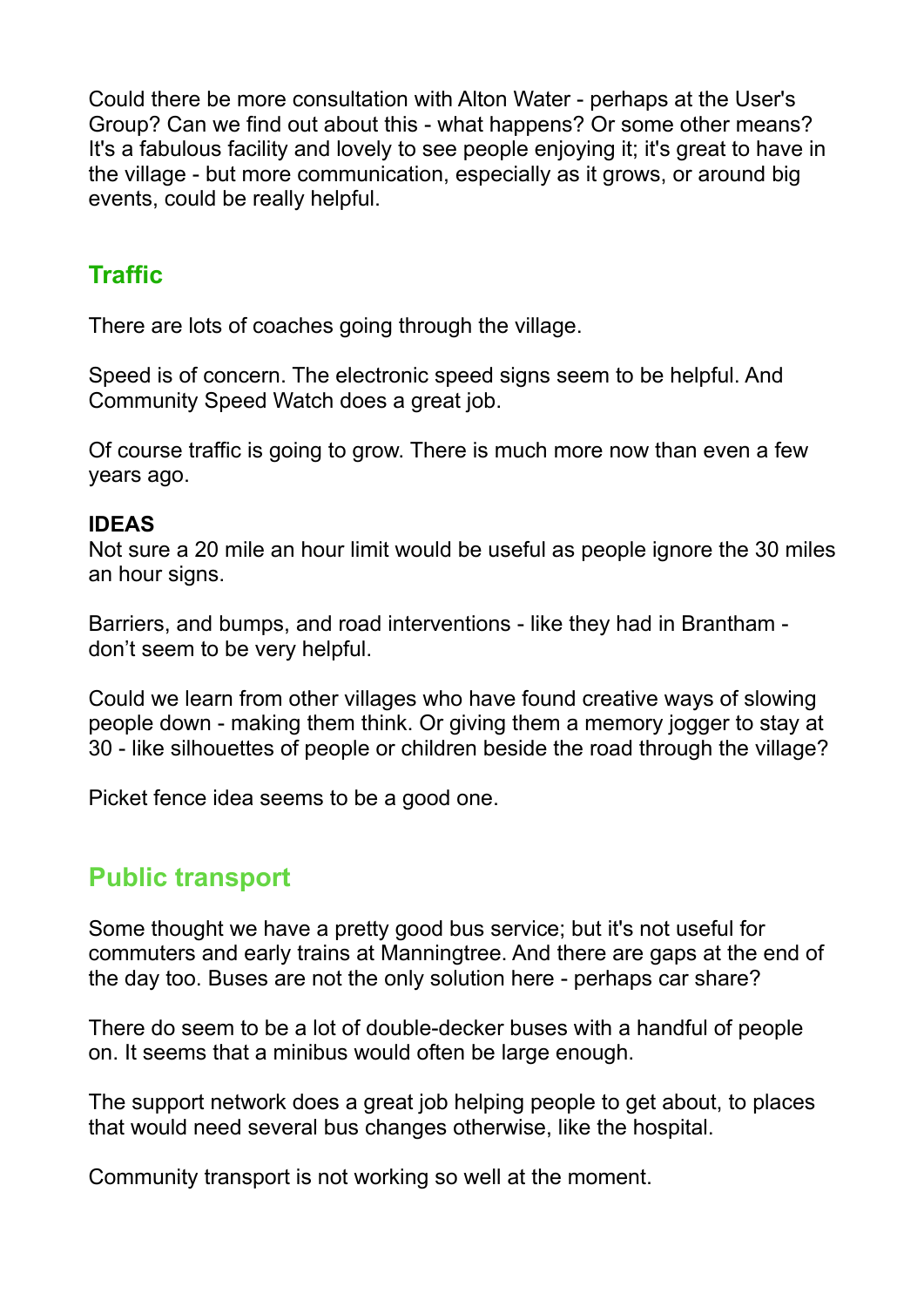### **Village facilities**

We love the hall and shop. Really hope **the school** goes from strength to strength; and as it grows more families with young children live in the village. With more activities for families and young people,

**Alton Water** is great facility. Fabulous playground now - Great for families, to walk down for an ice cream and back.

Love being able to walk off road round the village.

#### **Village Hall**

The Hall could do with the facelift externally. Inside feels like a great village facility.

Needs more flexibility inside - so two groups can useilt at once. Could it have two independent entrances?

A Business hub would be great - the shop is being used a lot by people who want to do some work. Can the hall extend this facility in someway.

Campsea Ashe Village created an object lesson in this kind of thing. It would be great to have a look at that and see what we could have in Stutton. Anything that supports more people to be able to work in the village as well as live here would be good.

#### **The Pub**

The pub is a good community place. Lovely garden that people sit in a lot now. It's a good place for meetings too.

It's a bit sad we're losing part of the big recreation field - needs to be somewhere where children and young people can go play.

#### **Natural environment**

We're very lucky with our environment - it's absolutely beautiful.

It would be good if farmers would tell us when they're going to spray. And what they spray. So we can shut windows, stay inside - and maybe protect some plants if the spray is going to drift onto them.